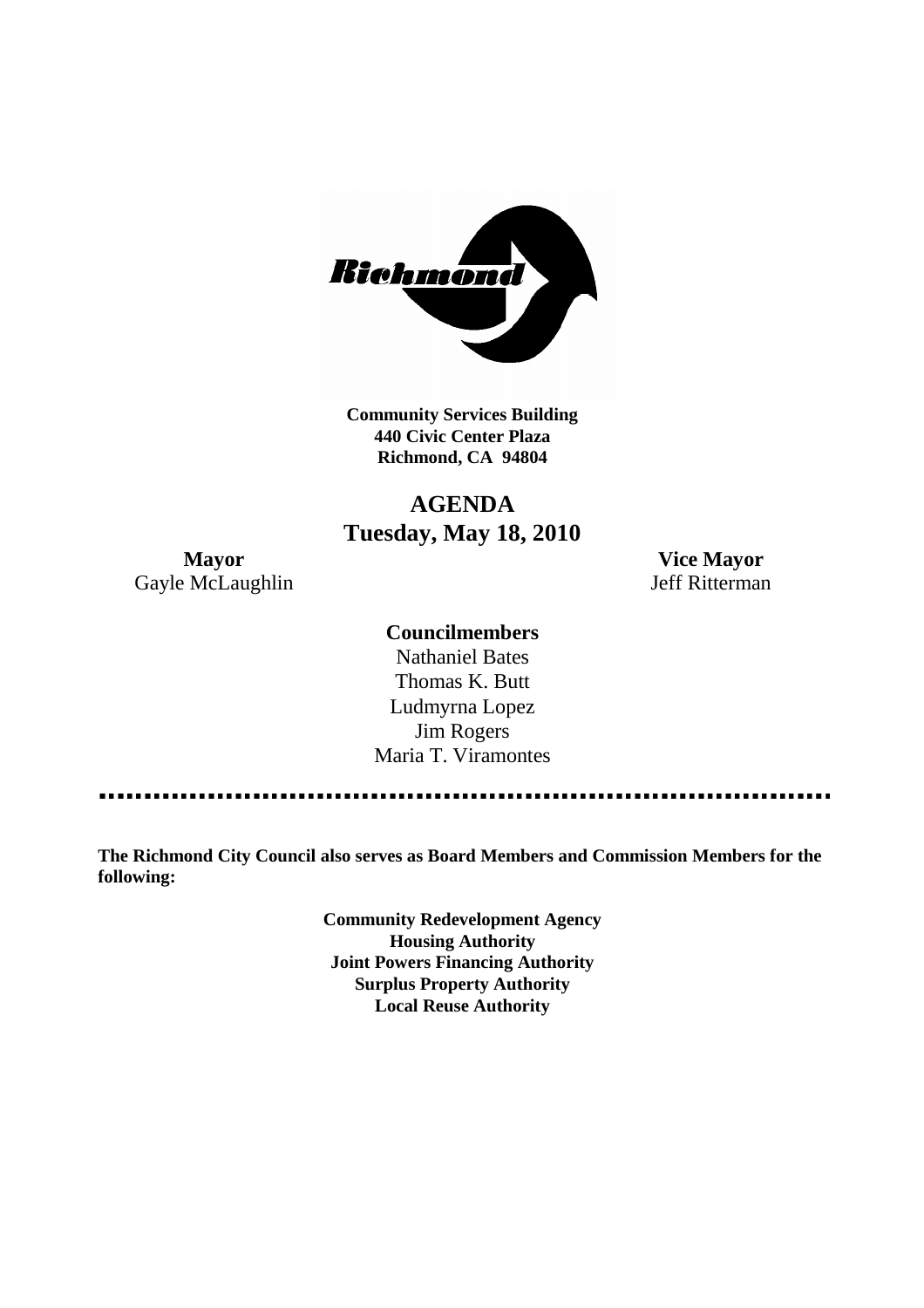# **MEETING PROCEDURES**

The City of Richmond encourages community participation at its City Council meetings and has established procedures that are intended to accommodate public input in a timely and time-sensitive way. As a courtesy to all members of the public who wish to participate in City Council meetings, please observe the following procedures:

**PUBLIC COMMENT ON AGENDA ITEMS:** Anyone who desires to address the City Council on items appearing on the agenda must complete and file a pink speaker's card with the City Clerk **prior** to the City Council's consideration of the item. Once the City Clerk has announced the item and discussion has commenced, no person shall be permitted to speak on the item other than those persons who have submitted their names to the City Clerk. Your name will be called when the item is announced for discussion. **Each speaker will be allowed TWO (2) MINUTES to address the City Council on NON-PUBLIC HEARING items listed on the agenda.**

**OPEN FORUM FOR PUBLIC COMMENT:** Individuals who would like to address the City Council on matters not listed on the agenda or on **Presentations, Proclamations and Commendations, Report from the City Attorney, or Reports of Officers** may do so under Open Forum. All speakers must complete and file a pink speaker's card with the City Clerk **prior** to the commencement of Open Forum. **The amount of time allotted to individual speakers shall be determined based on the number of persons requesting to speak during this item. The time allocation for each speaker will be as follows: 15 or fewer speakers, a maximum of 2 minutes; 16 to 24 speakers, a maximum of 1 and one-half minutes; and 25 or more speakers, a maximum of 1 minute.**

#### **SPEAKERS ARE REQUESTED TO OCCUPY THE RESERVED SEATS IN THE FRONT ROW BEHIND THE SPEAKER'S PODIUM AS THEIR NAME IS ANNOUNCED BY THE CITY CLERK.**

**CONSENT CALENDAR:** Consent Calendar items are considered routine and will be enacted, approved or adopted by one motion unless a request for removal for discussion or explanation is received from the audience or the City Council. A member of the audience requesting to remove an item from the Consent Calendar must complete and file a speaker's card with the City Clerk **prior to the City Council's consideration of Agenda Review.** An item removed from the Consent Calendar may be placed anywhere on the agenda following the City Council's agenda review.

*The City Council's adopted Rules of Procedure recognize that debate on policy is healthy; debate on personalities is not. The Chairperson has the right and obligation to cut off discussion that is too personal, too loud, or too crude.*

**\*\*\*\*\*\*\*\*\*\*\*\*\*\*\*\*\*\*\*\*\*\*\*\*\*\*\*\*\*\*\*\*\*\*\*\*\*\*\*\*\*\*\*\*\*\*\*\*\*\*\*\*\*\*\*\*\*\***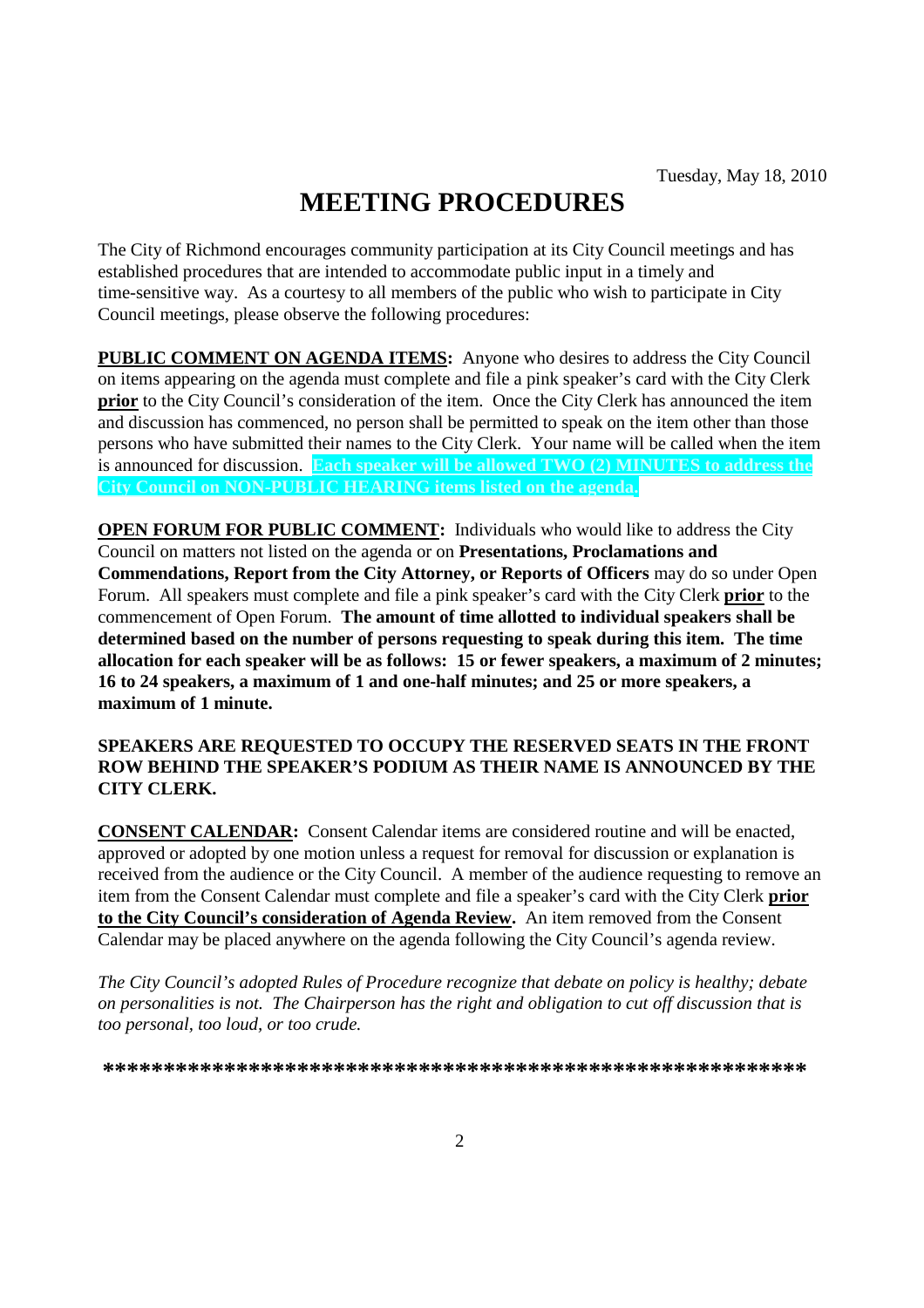## **EVENING OPEN SESSION**

5:00 p.m.

#### **A. ROLL CALL**

#### **B. PUBLIC COMMENT**

#### **C. ADJOURN TO CLOSED SESSION**

### **CLOSED SESSION**

Shimada Room of the Community Services Building

#### **A. CITY COUNCIL**

**A-1.** CONFERENCE WITH LEGAL COUNSEL - EXISTING LITIGATION (Subdivision [a] of Government Code Section 54956.9):

Citizens of East Shore Park vs. City of Richmond

**A-2.** CONFERENCE WITH REAL PROPERTY NEGOTIATOR (Government Code Section 54956.8):

> Property: Point Molate (site of former Naval Shipyard Depot) Agency Negotiators: Bill Lindsay and Janet Schneider Negotiating Party: Upstream Point Molate LLC Under Negotiation: Price and Terms of Payment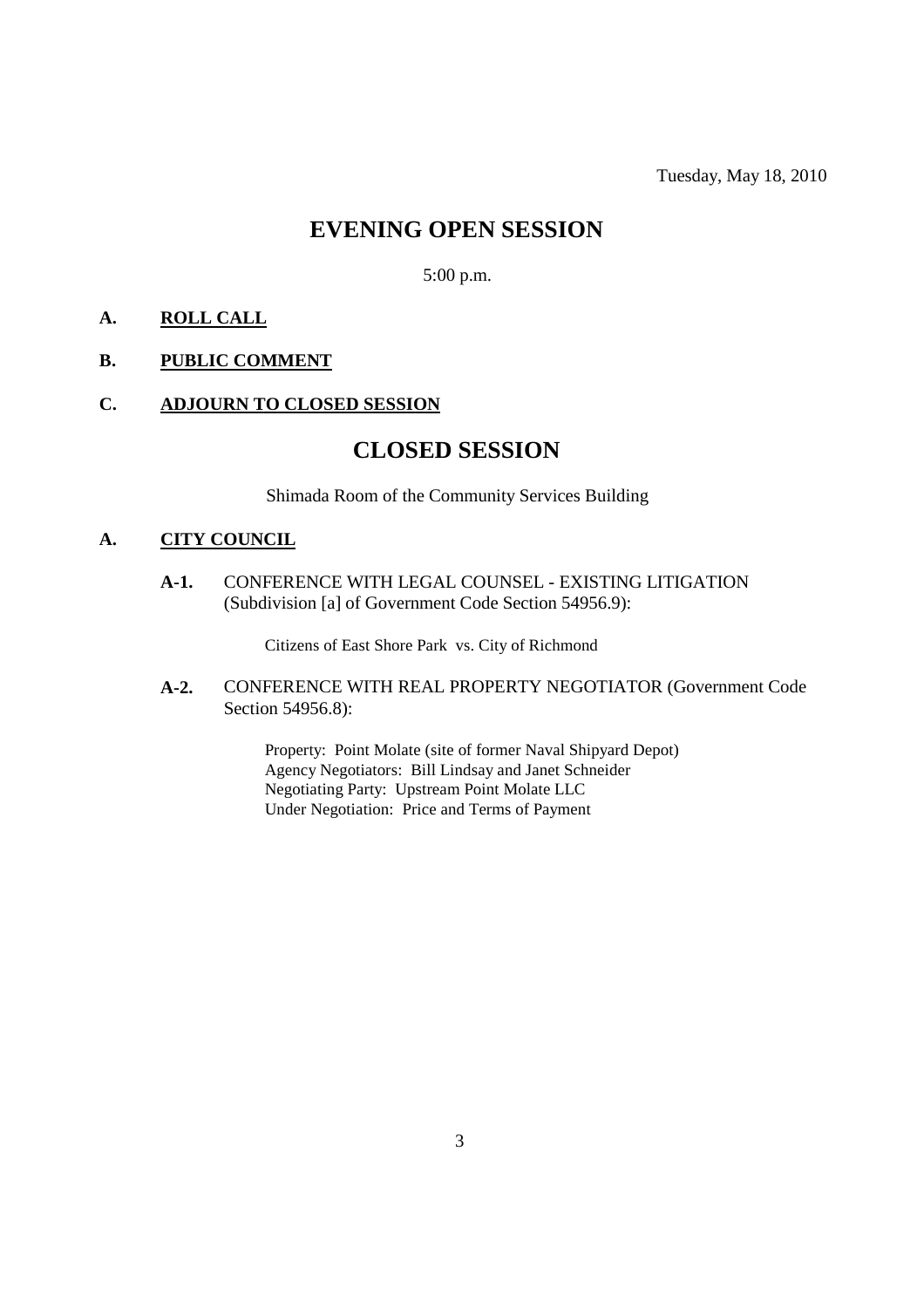Tuesday, May 18, 2010

## **SPECIAL MEETING OF THE RICHMOND HOUSING AUTHORITY**

#### 6:25 p.m.

- **A. PLEDGE TO THE FLAG**
- **B. ROLL CALL**
- **C. STATEMENT OF CONFLICT OF INTEREST**
- **D. OPEN FORUM FOR PUBLIC COMMENT**
- **E. AGENDA REVIEW**

#### **F. PUBLIC HEARING**

**F-1.** ADOPT a resolution authorizing submission of the U.S. Department of Housing and Urban Development required 2010 One-Year and Five-Year 2010 Agency Plan. (This item was reviewed and approved by the Housing Advisory Commission at its March 8, 2010, meeting.) - Richmond Housing Authority (Tim Jones 621-1310).

#### **G. HOUSING AUTHORITY CONSENT CALENDAR**

**G-1.** ADOPT a resolution authorizing the executive director to revise the Section 8 and Public Housing Program Utility Allowances to reflect the new rates for FY2010/2011. (This item was reviewed and approved by the Housing Advisory Commission at its March 8, 2010, meeting.) - Richmond Housing Authority (Tim Jones 621-1310).

#### **H. ADJOURNMENT**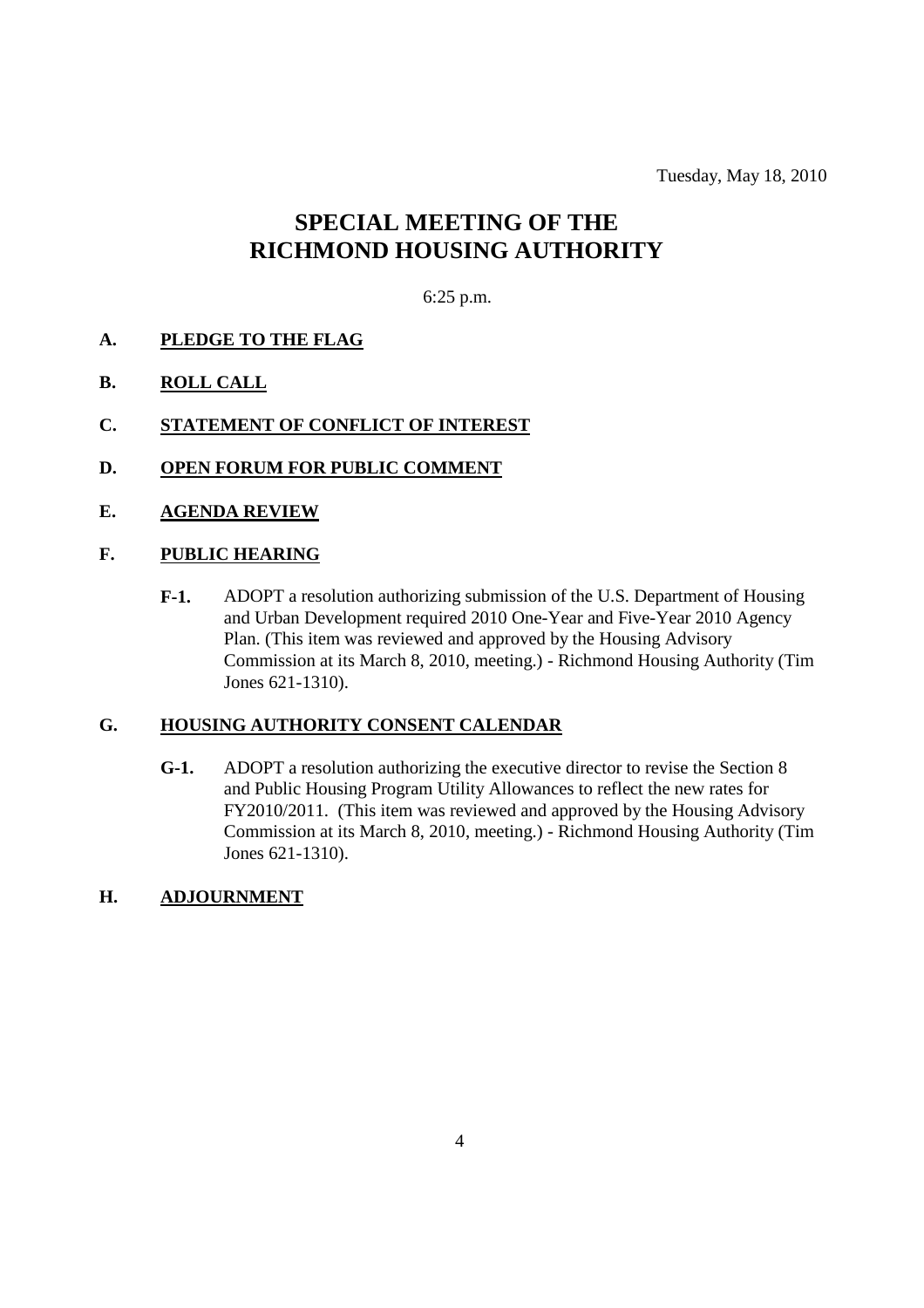## **JOINT MEETING OF THE RICHMOND REDEVELOPMENT AGENCY/RICHMOND CITY COUNCIL**

6:30 p.m.

#### **A. ROLL CALL**

#### **B. STATEMENT OF CONFLICT OF INTEREST**

#### **C. OPEN FORUM FOR PUBLIC COMMENT**

**D. AGENDA REVIEW**

#### **E. PRESENTATIONS, PROCLAMATIONS, AND COMMENDATIONS**

**E-1.** RECEIVE a presentation from Dan Burden, Principal, Senior Urban Designer/Executive Director of Walkable Communities on the pedestrian and bike plan for Richmond - Councilmember Butt (620-6581).

#### **F. REPORT FROM THE CITY ATTORNEY OF FINAL DECISIONS MADE AND NON-CONFIDENTIAL DISCUSSIONS HELD DURING CLOSED SESSION**

#### **G. REDEVELOPMENT AGENCY BOARD CONSENT CALENDAR**

- **G-1.** ADOPT a resolution authorizing the application for grant funds from the California Department of Housing and Community Development's (HCD) CalHOME program in an amount not to exceed \$900,000, and authorizing the execution of related documents to accept and expend the grant as approved by HCD - Richmond Community Redevelopment Agency (Steve Duran/Patrick Lynch 307-8140).
- **G-2.** ADOPT a resolution authorizing the executive director to execute a contract with Civil Engineering Associates, Inc. to provide design and engineering services for the proposed Meade Street bypass road in an amount not to exceed \$392,620. The contract term will be May 19, 2010, to June 30, 2011. (This item was reviewed and recommended for approval by the Finance Committee at its May 7, 2010, meeting.) - Richmond Community Redevelopment Agency (Steve Duran/Alan Wolken 307-8140).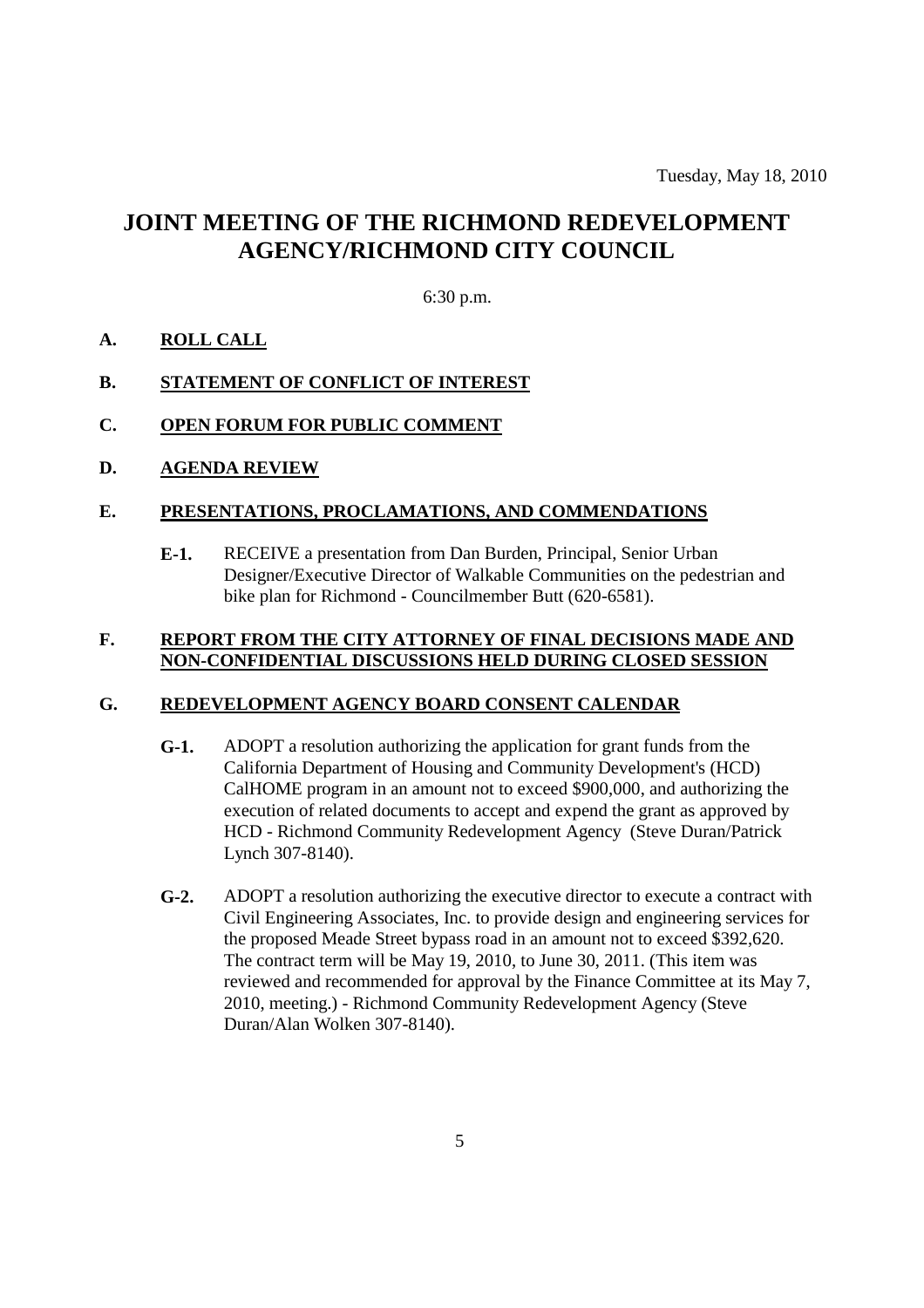**G-3.** ADOPT a joint resolution of the Richmond Community Redevelopment Agency Board and the Richmond City Council authorizing the acceptance of the Department of Commerce Economic Development Administration's \$50,000 planning grant and the transfer of \$20,500 in matching funds to the City of Richmond for administration of the grant by the city - Richmond Community Redevelopment Agency (Steve Duran 307-8104).

#### **H. CITY COUNCIL CONSENT CALENDAR**

- **H-1.** APPROVE a three-year service contract with American Technologies for asneeded bio-hazard removal services to clean, disinfect, and transport hazardous material from properties that require abatement, in an amount not to exceed \$300,000 for the period of June 1, 2010, through May 31, 2013. (This item was reviewed and recommended for approval by the Finance Committee at its May 7, 2010, meeting.) - Police Department (Chief Chris Magnus 621-1802).
- **H-2.** APPROVE a contract with David Wellhouse & Associates to prepare and file claims for reimbursement of costs for state-mandated programs in an amount not to exceed \$ 20,000 - Finance Department (James Goins/Antonio Banuelos 620-6741).
- **H-3.** APPROVE a contract with Just Fencing Inc. to provide emergency fence replacement and repairs around contamination cap sites along the Richmond Parkway in an amount not to exceed \$14,770. The contract term will be April 12, 2010, to June 30, 2010 - Public Works Department (Yader A. Bermudez 231-3009).
- **H-4.** APPROVE a renewal of a lease agreement between the City of Richmond (as lessor) and the YWCA of Contra Costa County (as lessee) for the use of space at the west wing of the Richmond Recreation Complex for operation of a daycare program. The lease is for a five-year term from April 1, 2010, through March 31, 2015, at a rate of \$2,700 per month - Recreation Department (Keith Jabari 620- 6791).
- **H-5.** APPROVE a grant of easement to the East Bay Regional Park District for use as a non-motorized recreational trail commonly known as the East Ridge or the Highland-Knox Trail - Engineering Services (Edric Kwan 621-1825).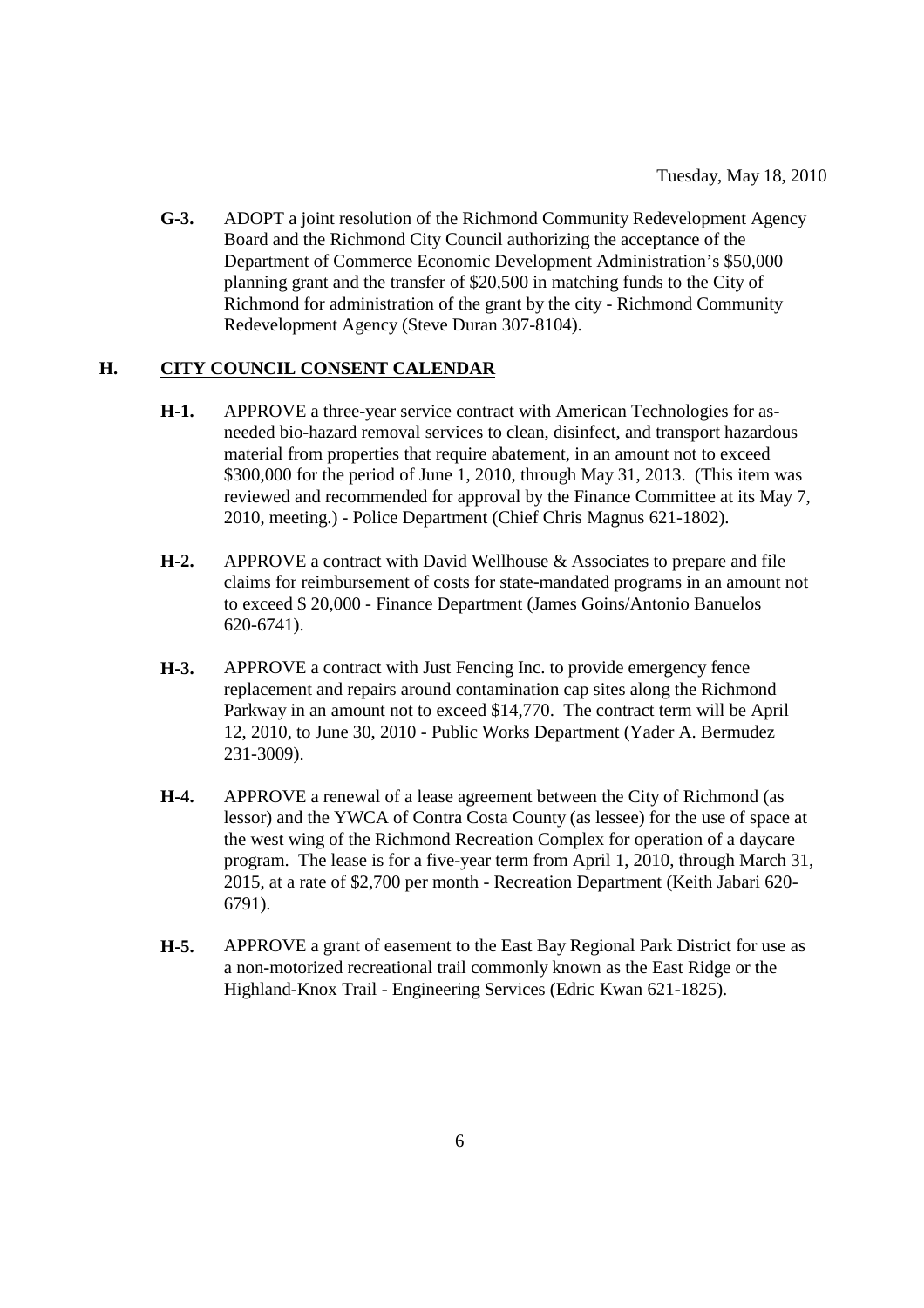- **H-6.** APPROVE a sole-source contract with the Carpenters Training Committee Northern California to provide a curriculum template, teaching methodologies and direct entry to Carpenters Apprenticeship Program for qualified RichmondBUILD graduates. Total amount of the contract will not exceed \$25,000, for the period of May 18, 2010, through May 31, 2011 - Employment and Training (Sal Vaca/Fred Lucero 307-8006).
- **H-7.** APPROVE a three-year contract with Pyro Spectaculars North, Inc. for fireworks shows to be held at the Marina Bay Park in the amounts of \$29,000 for July 3, 2010; \$29,000 for July 3, 2011; and \$31,900 for July 3, 2012 - Recreation Department (Keith Jabari 620-6791).
- **H-8.** ADOPT a resolution to adjust appropriations for the 2009/2010 Recreation Department Budget to add \$500 in mini grant funding from the National Recreation and Parks Association to be used to purchase materials for an introductory archery program - Recreation Department (Keith Jabari 620-6791).
- **H-9.** APPROVE a contract with Maggiora & Ghilotti, Inc, for the construction of Point Richmond Retaining Wall Repairs, Phase 2, in the amount of \$336,633 (base bid), and approve a contract amendment with A-N West, Inc. in the amount of \$30,000, for a total authorization of \$366,633. (This item was reviewed and recommended for approval by the Finance Committee at its May 7, 2010, meeting.) - Engineering Services Department (Edric Kwan 621-1825).
- **H-10.** ADOPT a resolution renewing and continuing the local emergency related to sinkhole damage on Via Verdi in the vicinity of El Portal Drive that was first proclaimed by the city manager on April 22, 2010, and ratified by the City Council on April 27, 2010 - Engineering Services (Edric Kwan 621-1825).
- **H-11.** APPROVE a contract with the Richmond Art Center (RAC) to administer the 2010 Neighborhood Public Art (NPA) Program in the amount of \$65,000 as allocated in the FY 2009-10 General Fund Budget - Library and Cultural Services (Monique A. le Conge 620-6555).
- **H-12.** APPROVE an amendment to the contract with Meredith, Weinstein & Numbers, LLP for legal representation in a dispute with the Employment Risk Management Authority (ERMA) over coverage in the cases of Booker vs. City of Richmond and Jenkins vs. City of Richmond, increasing the amount by \$50,000, for a total of \$59,000, while maintaining the term expiration of June 30, 2011 - City Attorney's Office (Randy Riddle 620-6509).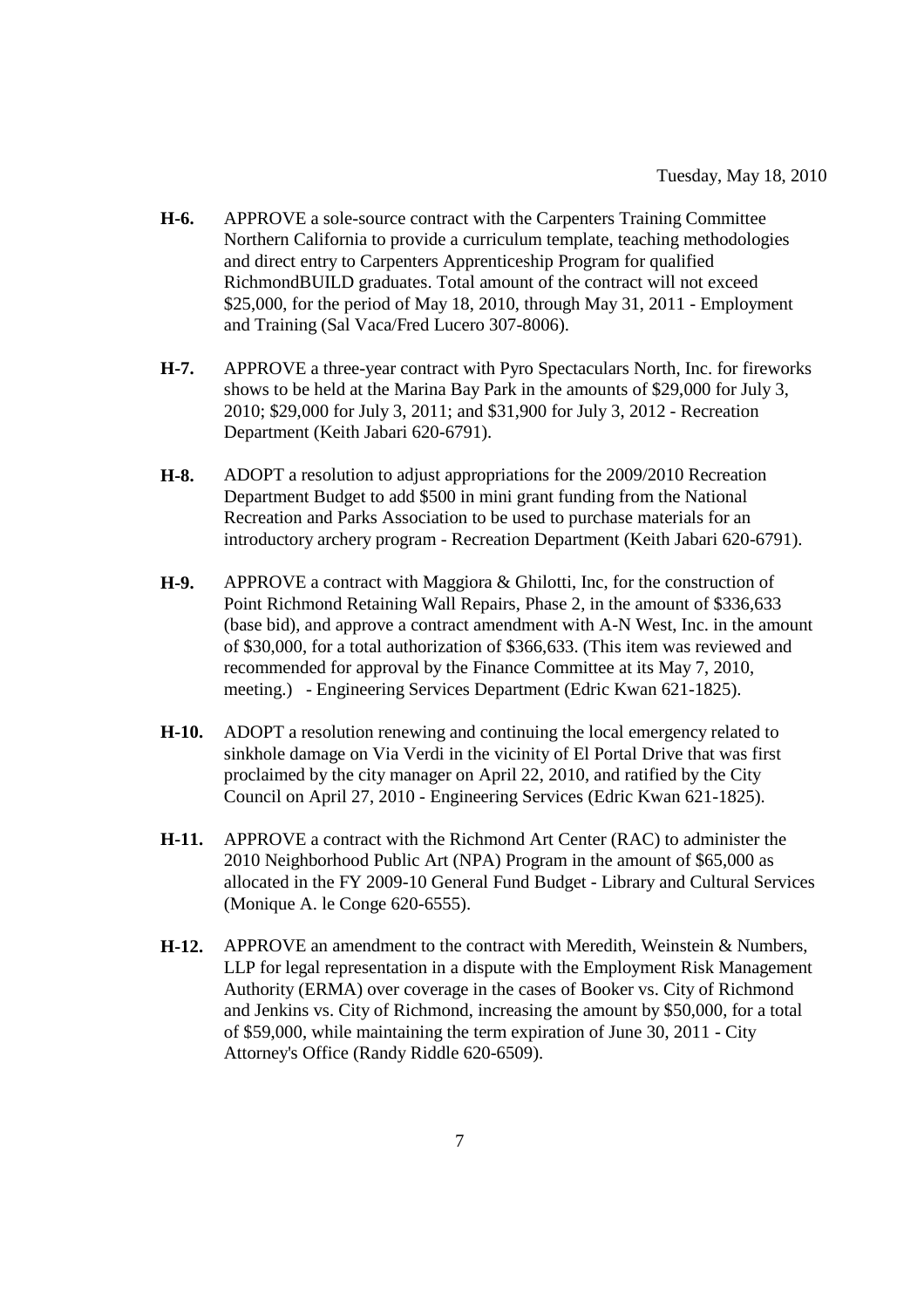- **H-13.** APPROVE a contract with Rising Sun Energy Center to perform energy efficiency testing and improvements to 20 to 25 moderate income residents' homes, utilizing RichmondBUILD Program graduates, at a total cost not to exceed \$125,000 funded by the Energy Efficient Conservation Block Grant for the period of May 18, 2010, through September 30, 2012. (This item was reviewed and recommended for approval by the Finance Committee at its May 7, 2010, meeting.) - City Manager's Office (Bill Lindsay 620-6512).
- **H-14.** APPROVE a contract with the non-profit Community Energy Services Corporation to manage \$300,000 worth of lighting equipment retrofits within all city facilities to be paid with Energy Efficient Conservation Block Grant money during the period of May 18, 2010, through September 30, 2012. (This item was reviewed and recommended for approval by the Finance Committee at its May 7, 2010, meeting.) - City Manager's Office (Bill Lindsay 620-6512).
- **H-15.** APPROVE the minutes for the regular meetings of March 2 and 16, and the special meeting of March 9, 2010 - City Clerk's Office (Diane Holmes 620- 6513).
- **H-16.** ADOPT an ordinance (second reading) amending Richmond Muncipal Code Section 15.06 (Use and Display of Signs) and adding Section 4.12.020 (Removal of Signs from Utility Poles or Public Property) to clarify and simplify the process for obtaining a permit for multiple temporary signs - City Attorney's Office (Randy Riddle 620-6509).
- **H-17.** APPROVE the following appointments: Youth Commission: Claudia Ponce, term expiring May 18, 2012; Saeed Randle, term expiring May18, 2012; Arts and Culture Commission: Andrea Vonny Lee, term expiring January 31, 2014 - Mayor's Office (Mayor McLaughlin 620-6503).

#### **I. RESOLUTIONS**

**I-1.** ADOPT a resolution in support of the City of Richmond seeking designation as a Contra Costa HeartSafe Community to promote healthy lifestyles that encourage heart safety - Vice Mayor Ritterman (620-6581).

#### **J. ORDINANCES**

**J-1.** INTRODUCE an ordinance (first reading) amending Chapter 15.04 of the Richmond Municipal Code to limit the types of land uses that may sell tobacco products - Planning and Building Services Department (Richard Mitchell 620-6706).